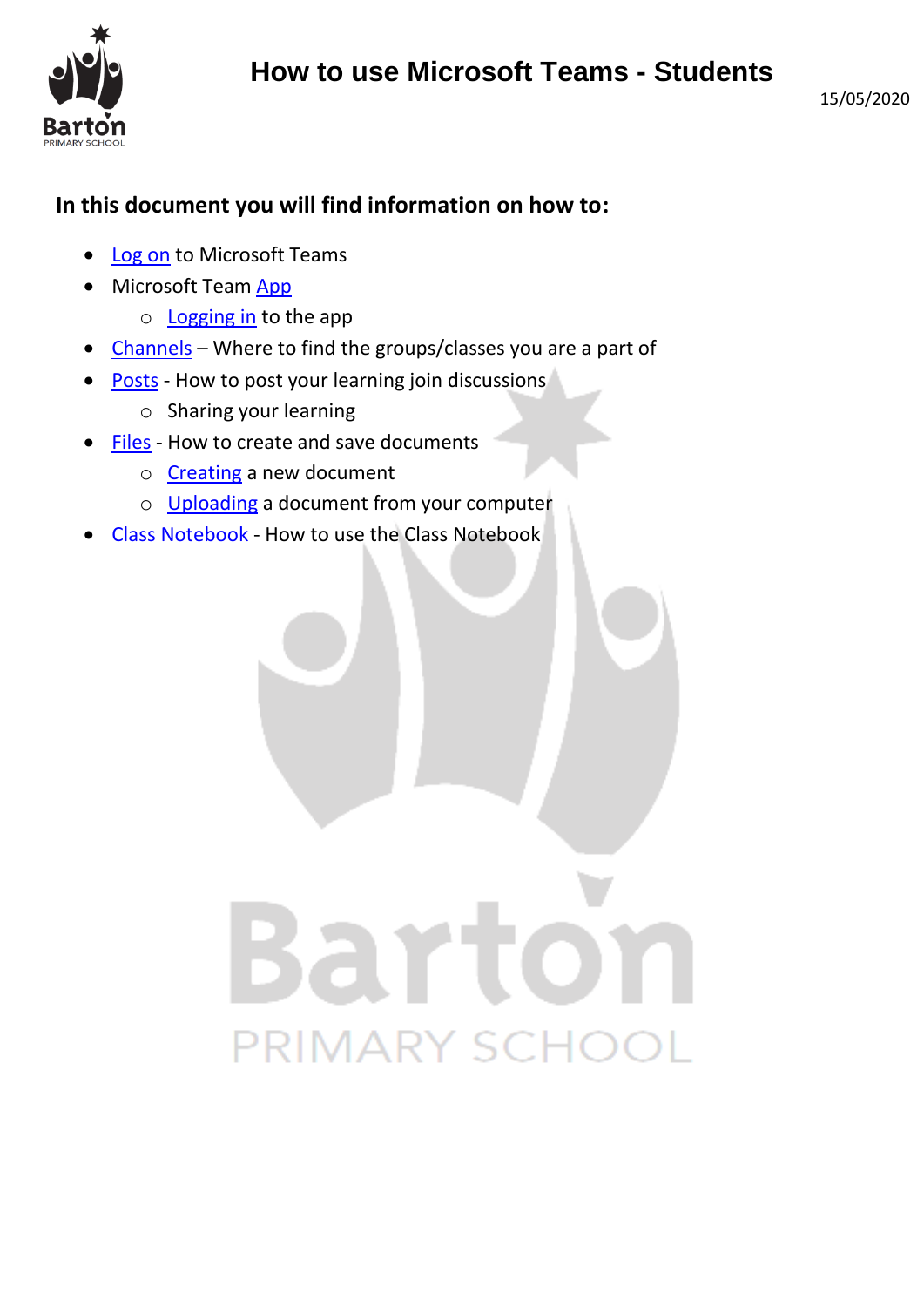

# Logging on to Microsoft Teams

PC or internet browser on device - **<https://clickv.ie/w/MnLm>**

1. Go onto **Google Chrome**



2. Type **office.com** into the search bar



3. Click **sign in**



4. It will ask you for an email address. The first part is your **edustar username** (the same one you use for the school computers and ClickView)  $T$  $\overline{\omega}$ cohoolo $\overline{\omega}$ ic.edu.au

|             |                                                         | <b>Example Student</b>                                                                 |
|-------------|---------------------------------------------------------|----------------------------------------------------------------------------------------|
|             | EDUSTAR: EXAMP<br><b>GRADE: 456A</b>                    | <b>Barton</b>                                                                          |
|             | https://login.mathletics.com/<br>Username:<br>Password: | https://sso.readingeggs.com/login<br>Username:<br><b>ABC</b><br><b>KW</b><br>Password: |
|             | Mothletics                                              | <b>Reading</b>                                                                         |
|             | https://app.kluwell.com/account/login<br>Username:      | https://www.office.com/<br>Username:                                                   |
|             | Password:<br><b>Creates Enthusiastic Readers</b>        | Password:<br>Office 365                                                                |
| <b>Next</b> |                                                         |                                                                                        |
|             |                                                         | <b>Kluwell</b>                                                                         |

P:\Staff\Administration\!COVID-19 Preparations\IT USER GUIDES\Microsoft Teams\How to use Microsoft Teams - Students.docx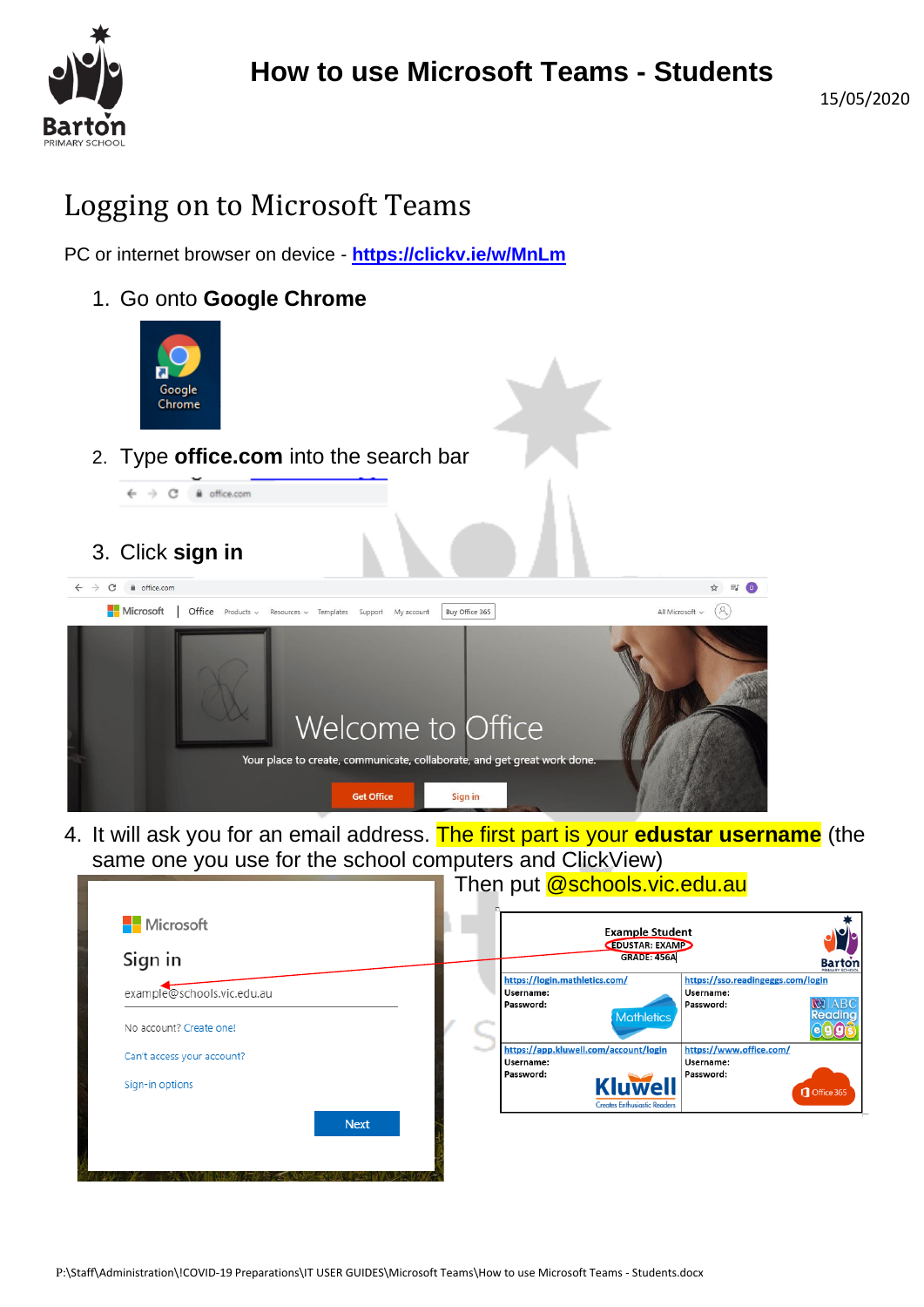

5. You then enter your **edustar username and password**. These are the same as when you log into the school laptops

| Security (show explanation) |                                                                   |  |
|-----------------------------|-------------------------------------------------------------------|--|
| m                           | This is a public or shared computer<br>This is a private computer |  |
| User ID:                    | example                                                           |  |
| Password:                   |                                                                   |  |
|                             | Reset Forgotten Password   Log in                                 |  |
|                             | Copyright   Disclaimer   Privacy                                  |  |

# <span id="page-2-0"></span>Microsoft Teams App

If you are using a mobile device such as an ipad or tablet you can use the internet browser and follow the steps above or download the app

Apple Store – <https://apps.apple.com/au/app/microsoft-teams/id1113153706> Google Play - [https://play.google.com/store/apps/details?id=com.microsoft.teams&hl=en\\_AU](https://play.google.com/store/apps/details?id=com.microsoft.teams&hl=en_AU)

If you are using a desktop computer or laptop you can download the **desktop app** from teams in your web browser



<span id="page-2-1"></span>Logging in using the app Follow the steps in this video - <https://clickv.ie/w/bGLm>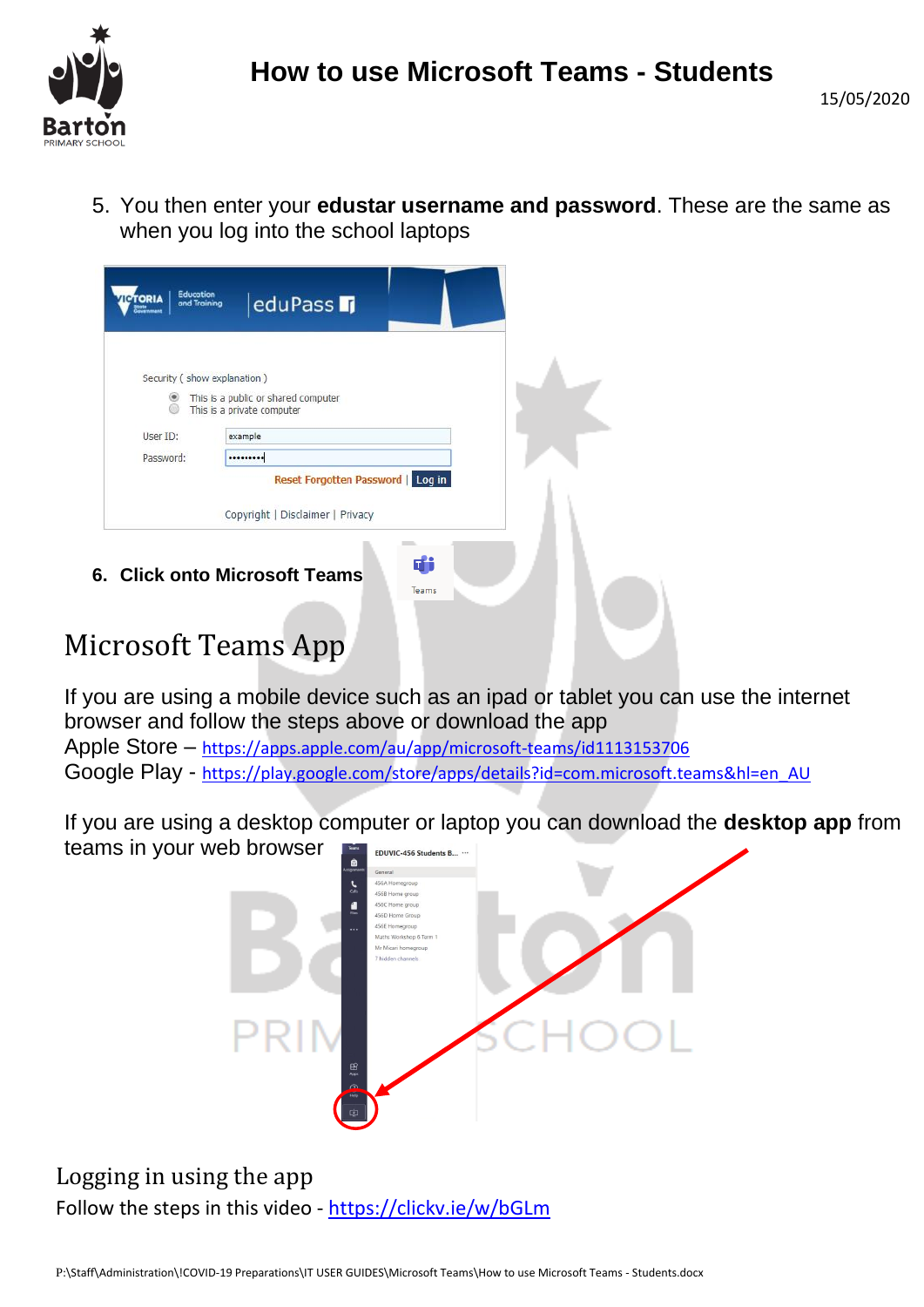

## **Features of Microsoft Teams**

# <span id="page-3-0"></span>Channels

<span id="page-3-1"></span>Channels are used for different groups to share and collaborate

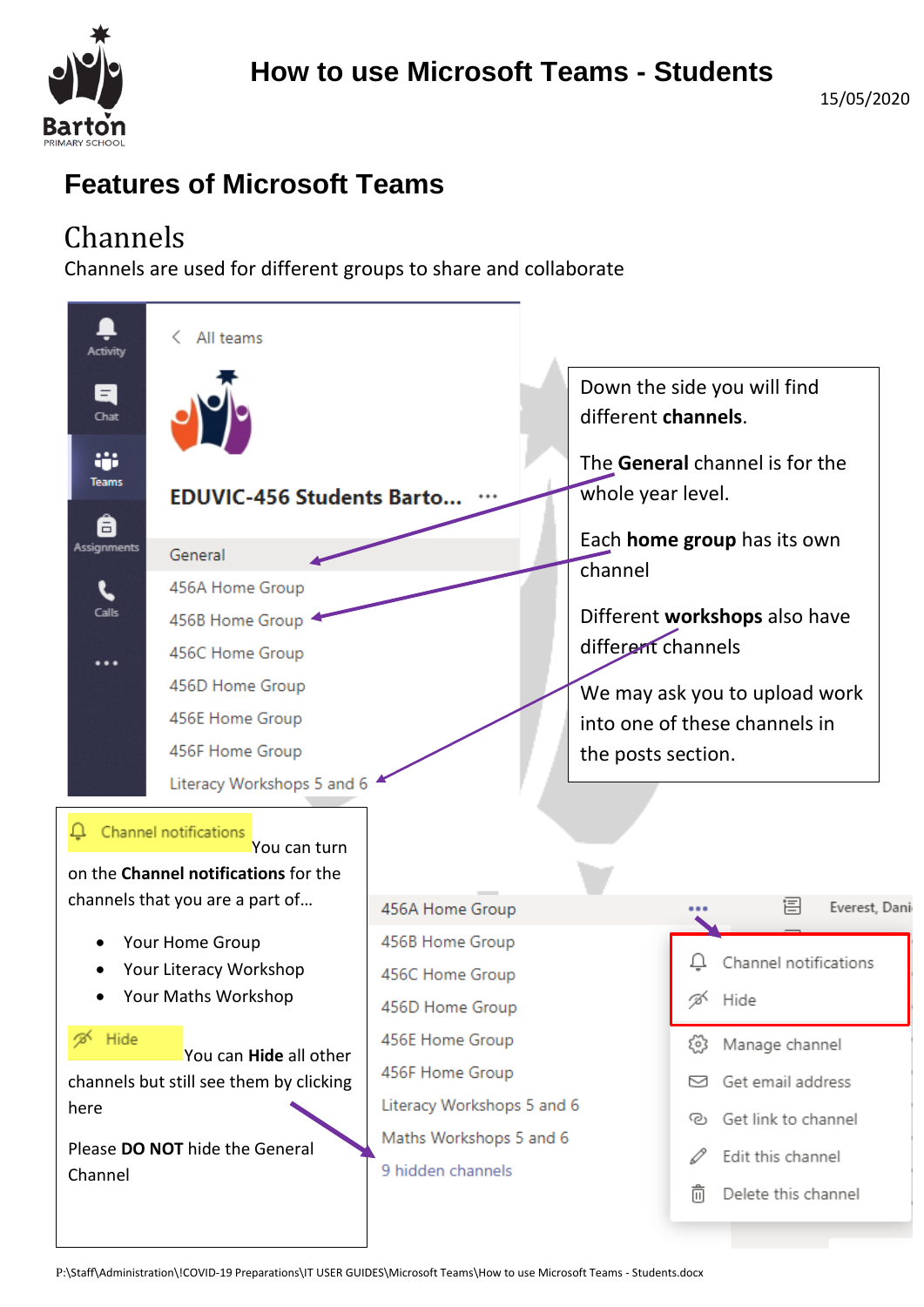

**Posts** General Posts iles Class Notebook

There is a posts section for each channel

Your teachers will post links in the post section.

You can also post questions to your classmates here – remember everyone can read these posts!

Posts is where you will share learning that you want all of your classmates to see.

**Uploading and sharing work** - If you are unsure of how to upload work into the post sections you can follow this tutorial here:<https://clickv.ie/w/11Km>

<span id="page-4-0"></span>

#### This is where you will **save and create documents**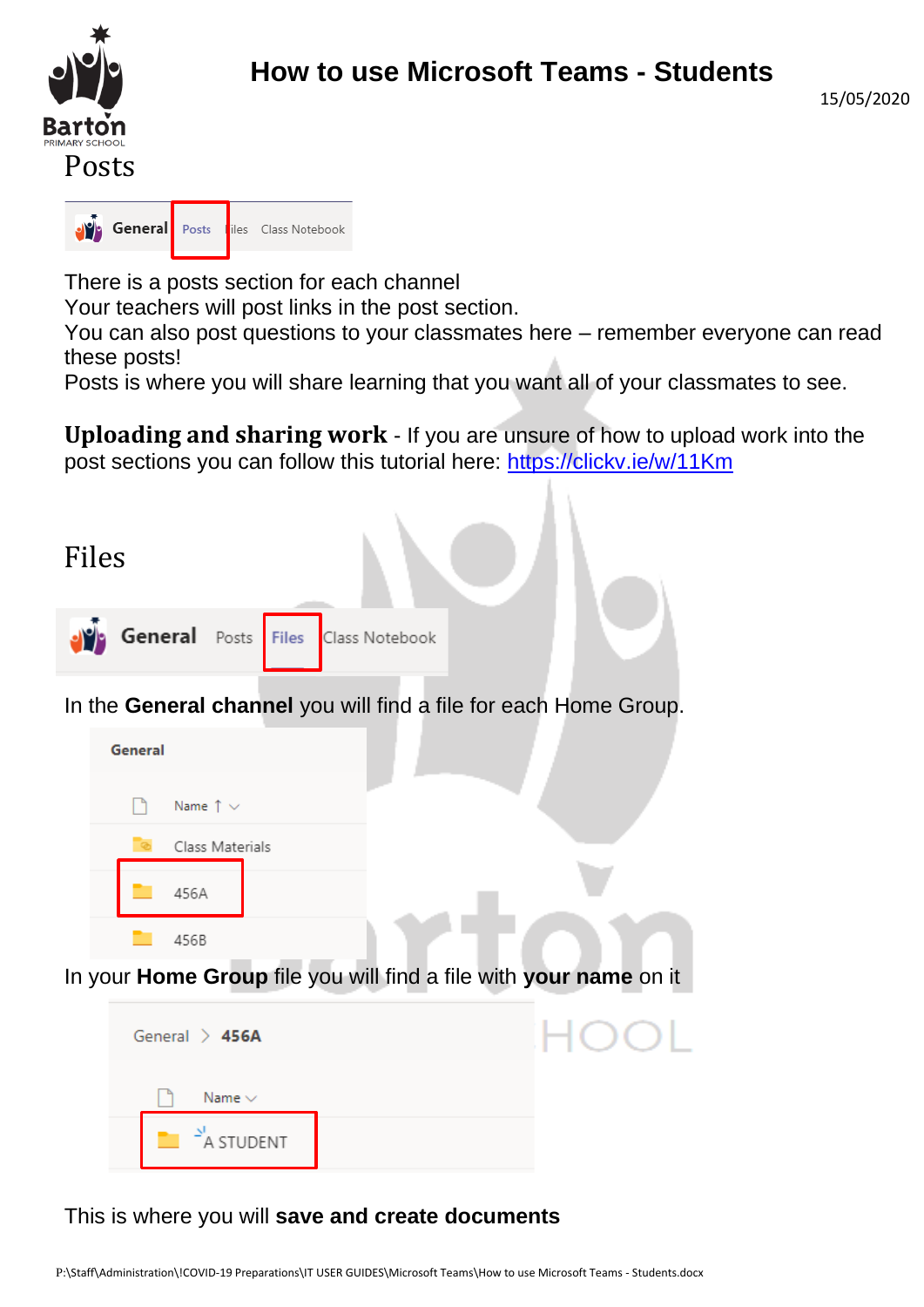

#### <span id="page-5-0"></span>**Creating a document**

1. When you are in **YOUR FOLDER** you can press  $\frac{+}{+}$  New  $\frac{+}{-}$  to create a new document or presentation



2. Click which type of file you would like to create



3. Give your document a **title** and then click **create**

| Word document       | X     |  |
|---------------------|-------|--|
| Enter your new name | .docx |  |
| Create              |       |  |
|                     |       |  |
|                     |       |  |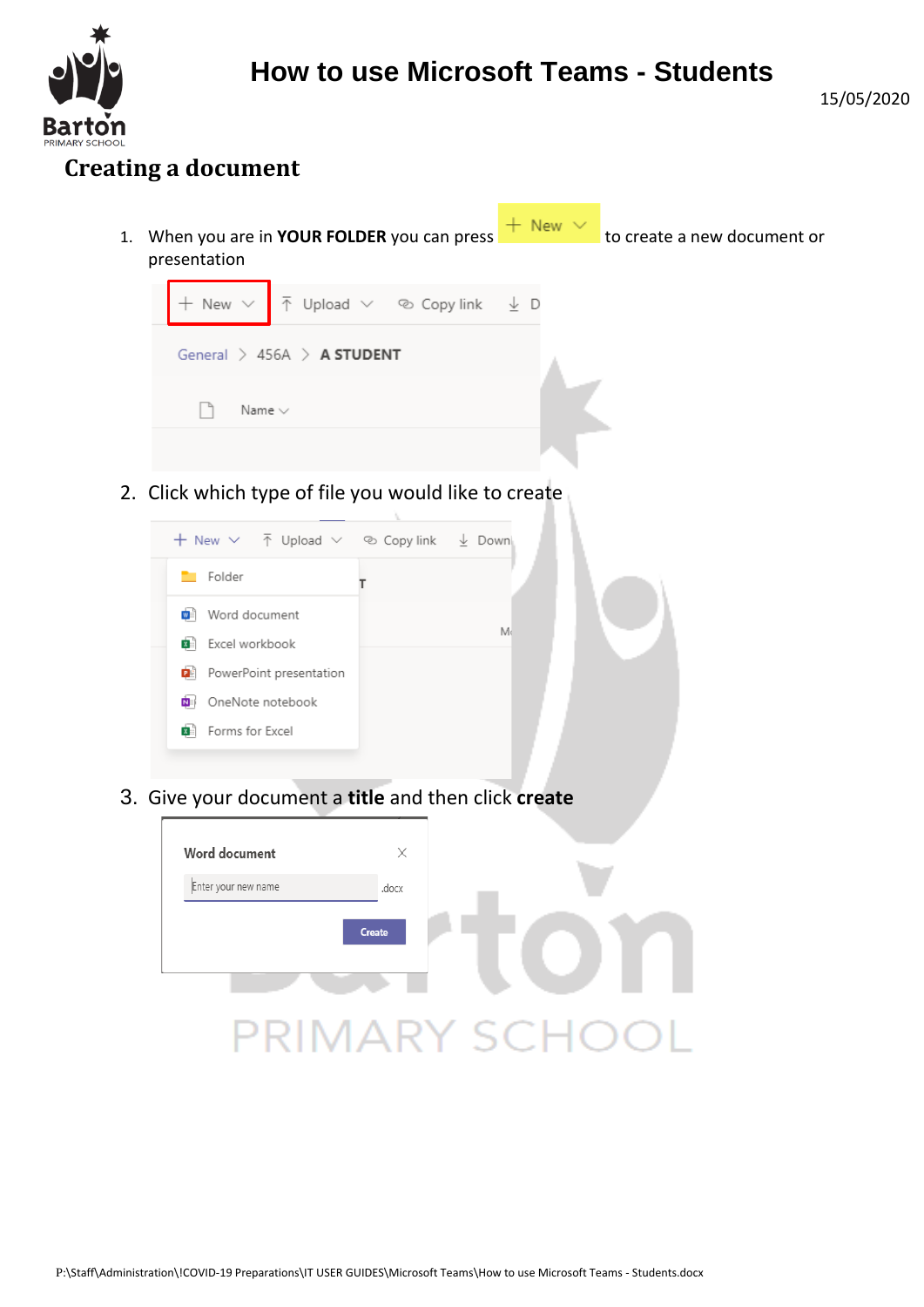

4. Teams will now open the document for you to work on



5. Once you have finished you can close the window or document. The document will **sync and save automatically**. When you close it you can find it again in your file.

<span id="page-6-0"></span>

|    | General $\geq$ 456A $\geq$ <b>A STUDENT</b> |
|----|---------------------------------------------|
|    | Name $\vee$                                 |
|    | $\sqrt{\frac{N}{n}}$ Example.docx           |
|    | <b>Uploading a document</b>                 |
|    | 不 Upload<br>1. In your folder click         |
|    | $+$ New $\vee$<br>Upload<br>P.              |
|    | General $\geq$ 456A $\geq$ <b>A STUDENT</b> |
| 2. | Then click files                            |
|    | $\bar{\uparrow}$ Upload $\vee$<br>ෙ ග       |
|    | <b>IMARY SCHO</b><br><b>Files</b>           |
|    | Folder                                      |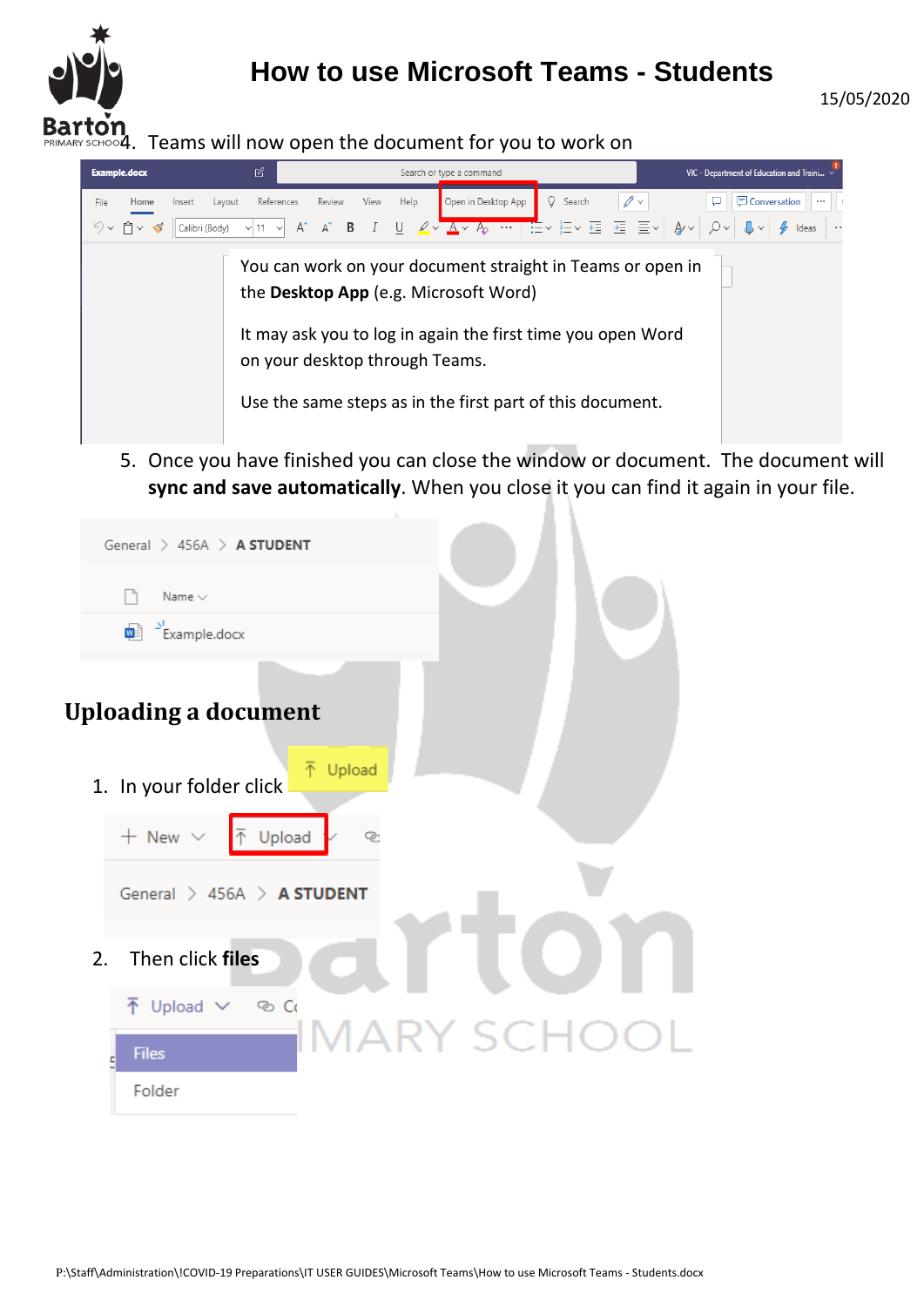

15/05/2020

3. Choose the file from your computer and press **open**

| O Open                                                                                                                                                                                                                                                                                     |                   |                                                                              |                                                        | ×             |
|--------------------------------------------------------------------------------------------------------------------------------------------------------------------------------------------------------------------------------------------------------------------------------------------|-------------------|------------------------------------------------------------------------------|--------------------------------------------------------|---------------|
| > This PC > Documents<br>質                                                                                                                                                                                                                                                                 | Õ<br>$\checkmark$ | Search Documents                                                             |                                                        | مر            |
| Organize $\star$<br>New folder                                                                                                                                                                                                                                                             |                   |                                                                              | 988 ▼<br>$\Box$                                        | Ø             |
| Name<br>VIC - Department<br>膃<br><b>Custom Office Templates</b><br>This PC<br>Zoom<br><b>3D Objects</b><br>■ New Microsoft Word Document<br>Desktop<br>Documents<br>曽<br>Downloads<br>Music<br>$\blacksquare$ Pictures<br>Videos<br><sup>#</sup> Windows (C:)<br>$\Rightarrow$ Public (P:) |                   | Date modified<br>30/04/2020 3:31 PM<br>30/04/2020 12:36<br>1/05/2020 8:25 AM | Type<br>File folder<br>File folder<br>Microsoft Word D |               |
| $\,\,<\,$<br>$\checkmark$<br><b>Kitchenstein</b>                                                                                                                                                                                                                                           |                   |                                                                              |                                                        | $\rightarrow$ |
| File name: New Microsoft Word Document                                                                                                                                                                                                                                                     | $\checkmark$      | <b>All Files</b><br>Open                                                     | Cancel                                                 | $\checkmark$  |
|                                                                                                                                                                                                                                                                                            |                   |                                                                              |                                                        |               |

4. Your file will now appear in your folder on Teams

General  $> 456A > A$  STUDENT  $\Box$  $\circlearrowright$ Name  $\vee$ ₩ New Microsoft Word Document.docx  $\frac{1}{\sqrt{2}}$  Example.docx

# **Barto PRIMARY SCHOOL**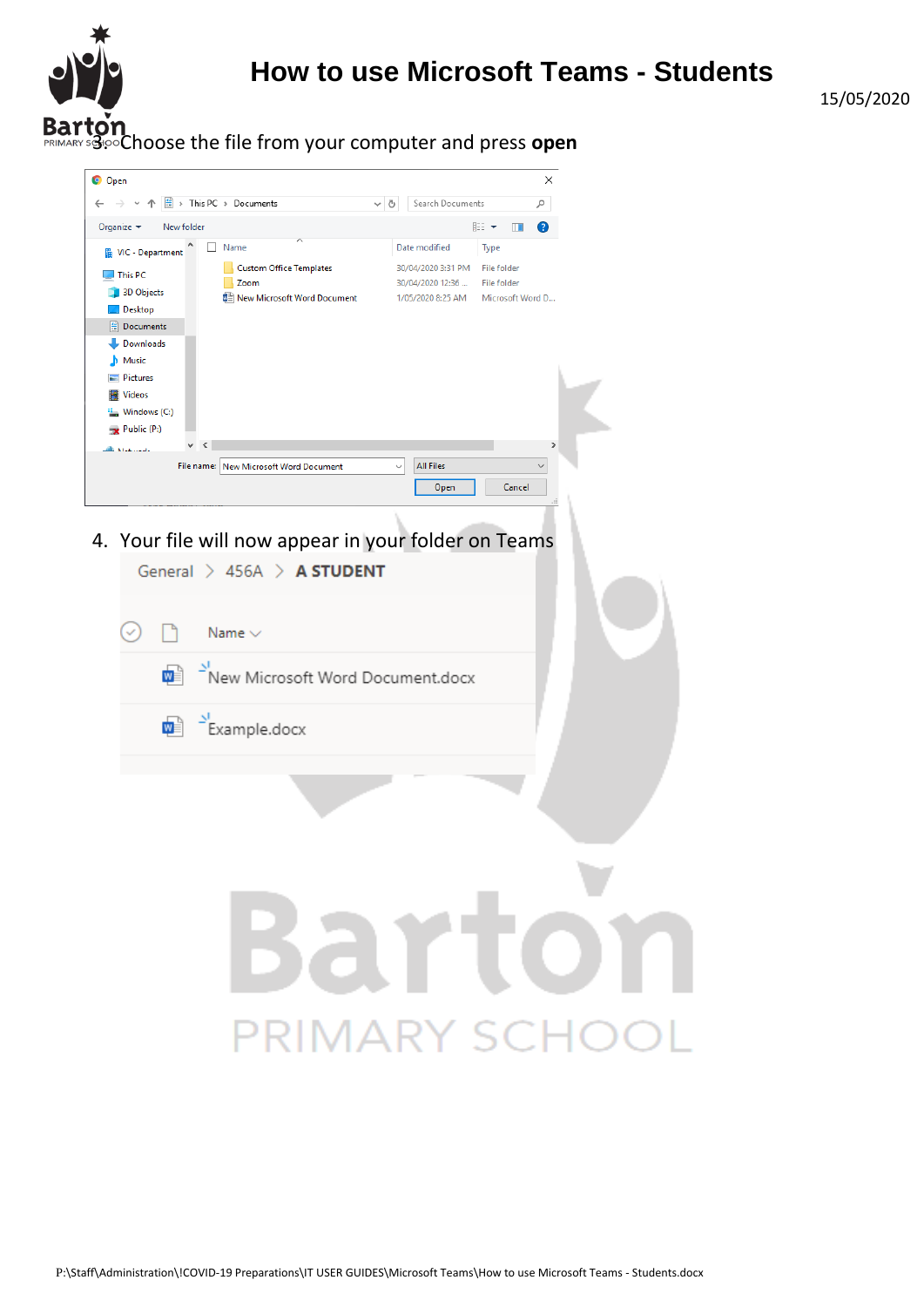

15/05/2020

<span id="page-8-0"></span>

This is where you will find set learning activities and a space to complete these.



**PRIMARY SCHOOL**